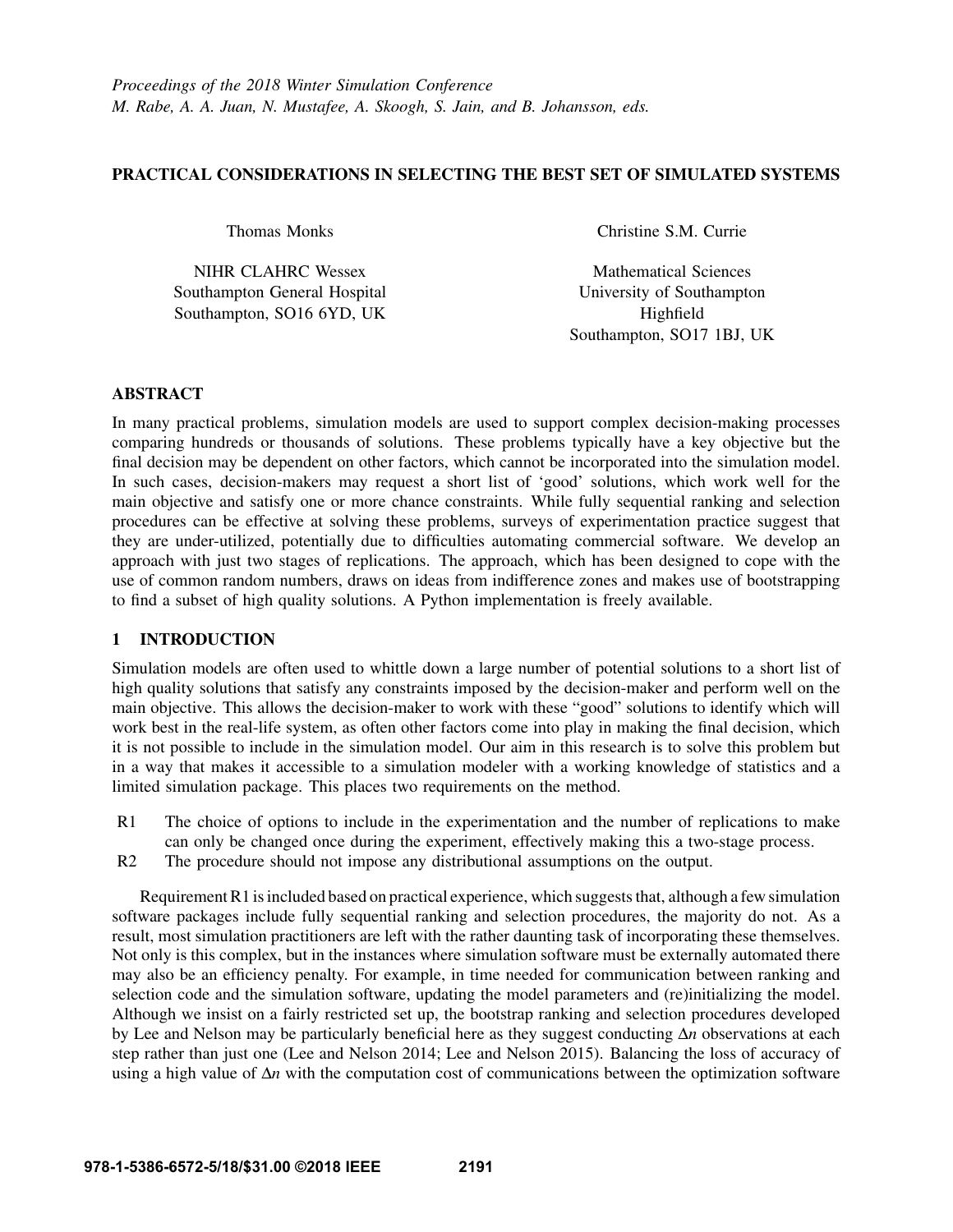and the simulation software could be an interesting practical problem but goes beyond the scope of this article.

At first sight, R1 seems to imply that we ignore much of the recent research and return to the literature from around 15 years or more ago, such as Chick and Inoue (2001) and earlier articles such as Koenig and Law (1985), Gupta (1965), Nelson and Matejcik (1995). In actual fact, there is a great deal in the more recent ranking and selection literature that can benefit us with the two-stage problem as we discuss in the literature review.

Requirement R2 is important from a practical perspective as it ensures that the methods we develop are robust to the character of the output. We also assume that common random numbers (CRN) will be used in the simulation experiments, as this is standard practice in all main stream simulation packages, but the method does not rely on them being used. We use bootstrapping for our analysis, a relatively straightforward way of dealing with non-standard data. Cheng and Currie (2009) give an introduction to the use of bootstrapping methods in the analysis of simulation models but for a more comprehensive description of analyzing non-standard data, we recommend Cheng (2017).

Optimizing a single variable with chance constraints can be a way of simplifying a multi-criteria decision problem, as discussed in Hong et al. (2015), with the secondary objectives expressed as chance constraints. This is how we set up the practical problem that we consider in Section 5, preferring this approach to the alternative of finding a Pareto front of solutions (Lee et al. 2010). This partly reflects the nature of the problem we are solving but is also due to the ease of explaining the ideas to a decision-maker.

The literature review in the next section describes how our procedure draws on previous work in the ranking and selection literature. We make use of the nonparametric bootstrap to carry out statistical analysis of the output and the basis for this procedure is also described here. In Section 3 we set out the problem in a more precise way before going on to describe our proposed procedure in Section 4. The work was motivated by a real-life simulation project, set up to support the design of a new community hospital rehabilitation ward and we describe the project and results in Section 5.

# 2 LITERATURE REVIEW

Traditional ranking and selection problems aim to find one of a finite set of systems that maximizes a single output measure, where the output measure is a stochastic variable. Early algorithms considered two-stage procedures, as we do here, while more recent work has developed fully sequential methods. (Branke et al. 2007) split ranking and selection algorithms into three main approaches:

- (i) *Indifference Zone* procedures such as KN++ (Kim and Nelson 2006a), which guarantee that the probability of correct selection will be greater than a user-defined threshold, assuming that the mean output of the best system is sufficiently distant from the output of the next best system (outside the indifference zone).
- (ii) *Expected Value of Information* procedures rely on Bayesian statistics and allocate samples so as to maximize the expected value of information coming from them.
- (iii) *Optimal Computing Budget Allocation* procedures were initially introduced by Chen (1996) and sequentially allocate samples so as to improve the estimate of the probability of correct selection, again using Bayesian statistics.

We refer the interested reader to Kim and Nelson (2006b), Branke et al. (2007), Fu (2015), all of which include excellent reviews and analyses of ranking and selection algorithms.

# 2.1 Chance Constraints

Andradóttir and Kim (2010) provide the first formulation of a constrained ranking and selection problem, in which they introduce an indifference zone approach to identifying the best system that satisfies a single constraint. While they assume that the main and secondary outputs are normal, the results presented seem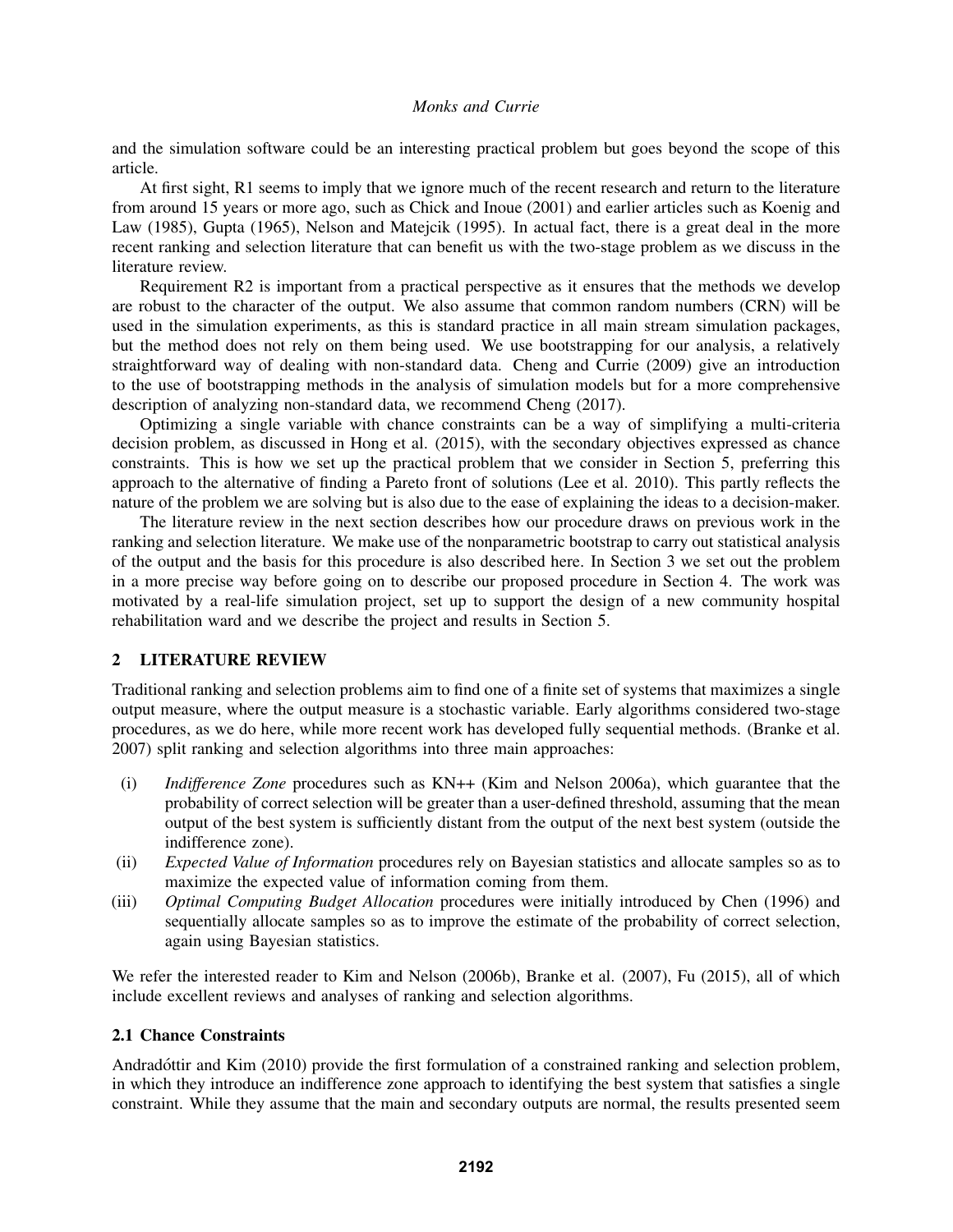relatively robust to non-normality. Their approach to the chance constraint relies on Bechhofer's indifference zone structure (Bechhofer 1954) in which three different regions are identified for the value of the chance constraint: desirable, acceptable and unacceptable. Similar to our work, they use the expected value of the secondary output measure in the constraint equation. Hong et al. (2015) describe this as Expectation Constrained Selection of the Best (ECSB) and introduce a method that instead solves the problem of Chance Constrained Selection of the Best (CCSB). In CCSB, the constraints on the secondary outputs take the form of probabilistic constraints, meaning that the constraints imposed by the decision-maker must be satisfied with a given probability. Imposing this structure on the constraints facilitates checking the feasibility of systems. The approach that Hong et al. (2015) introduces also assumes normality for the simulation outputs and selects just one optimal value. It allows for CRN and finds a relatively conservative solution for the number of replications due to its assumption that all chance constraints must be satisfied subject to the Bechhofer indifference zone structure.

Chance constraints have also been included in algorithms that aim to optimally allocate a fixed simulation budget in ranking and selection problems. For example, Pasupathy et al. (2014) make an elegant use of bilevel optimization to determine an algorithm SCORE to solve the ECSB problem; and Hunter and Pasupathy (2013) put forward a sequential algorithm that maximizes the asymptotic decay of the probability of incorrect selection, reliant on knowing the underlying distribution of the output data.

#### 2.2 Subset Selection

Defining a good shortlist of solutions can be subjective. Much of the literature on optimal subset selection aims to identify the best *m* options out of a total of *k* possibilities, where the quality of an option is measured by its average output over all of the simulation replications. A measure of how well the method can identify these top solutions is the probability of correct selection (PCS), and methods will either aim to maximize it within a fixed computational budget (Gao and Chen 2016; Chingcuanco and Osorio 2013) or find the number of replications required to guarantee that it exceeds a minimum value (Koenig and Law 1985; Wang et al. 2011). Gao and Chen (2015) instead minimize the Expected Opportunity Cost (EOC), measured as the difference between the selected designs and the best designs. The use of EOC as a measure of the quality of a ranking and selection procedure was first introduced by Chick and Inoue (2001) and has a clear practical benefit.

None of the current methods consider the rank order within the subset, instead focusing on identifying the correct subset of options.

#### 2.3 Bootstrap Resampling for Ranking and Selection

Recent work has used bootstrapping to enable ranking and selection procedures to work with a wider range of distributions (Bekki et al. 2010; Lee and Nelson 2016) and to improve the computational efficiency of the comparisons (Lee and Nelson 2015). We draw on these ideas in the bootstrap procedures developed in Section 4.

#### 3 PROBLEM DESCRIPTION

Assume that there are in general  $k \ge 2$  systems being compared and define  $X_{ij}$  to be univariate, real-valued output data coming from replication *j* for system *i* that represents the main performance measure. We make no assumptions about the distribution of the  $X_i$  and allow for correlations between observations from different systems in the same replication, which may arise if CRN are being used. Our main performance measure is assumed to be the mean of the output for a particular system after *n* replications,

$$
x_i = \mathbb{E}(X_{ij}) = \sum_{j=1}^n X_{ij}/n,
$$

and we assume here that small values of  $x_i$  are desirable.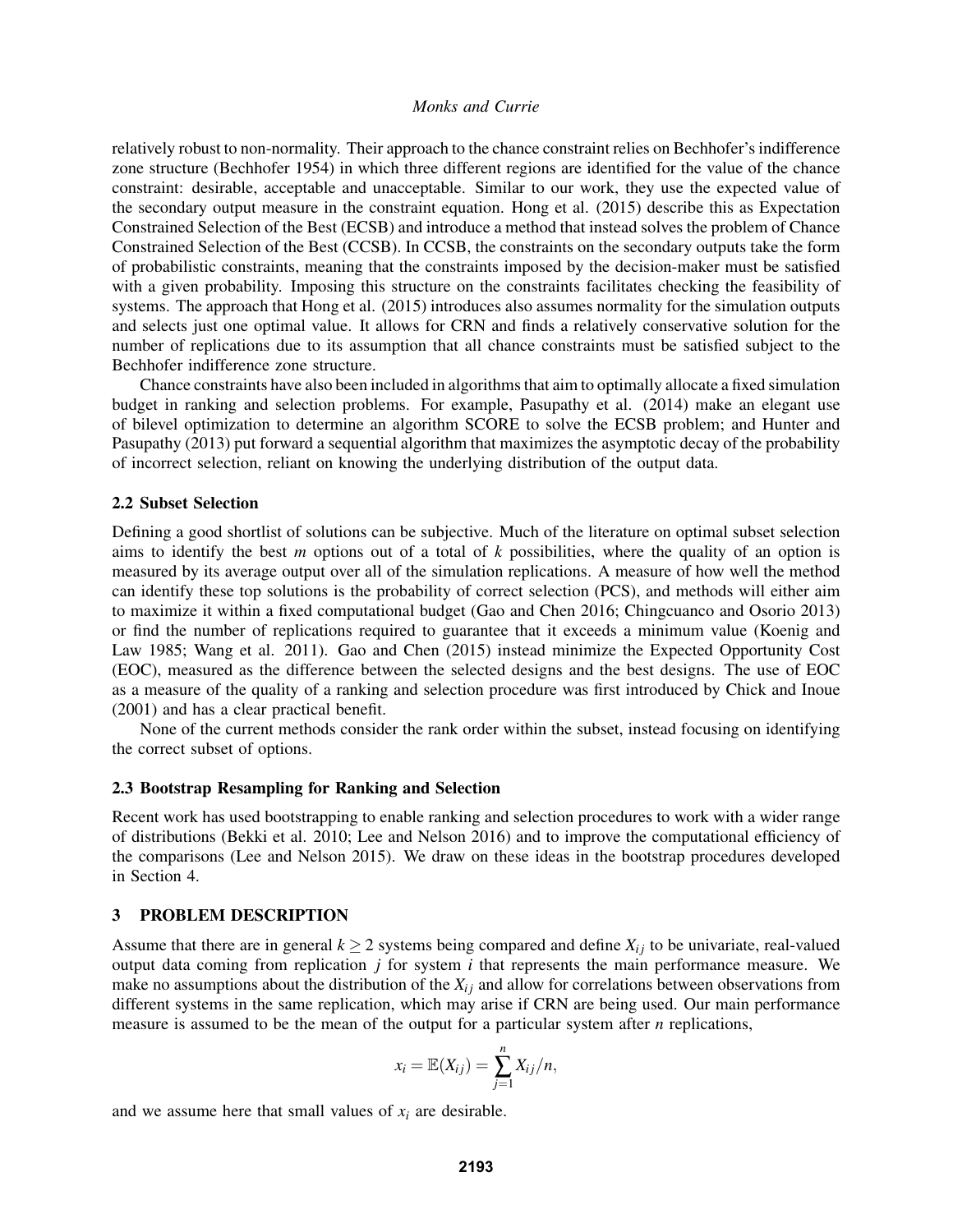We also define a set of  $l = 1, ..., L$  secondary outputs,  $Y_{i, l}$  coming from replication *j* for system *i* The  $Y_{i j l}$  are real-valued and we assume that their mean values,

$$
y_{il} = \mathbb{E}(\mathbf{Y}_{ijl}) = \sum_{i=1}^n \mathbf{Y}_{ijl}/n.
$$

Our problem is one of subset selection with chance constraints on the secondary outputs. We wish to identify a shortlist or subset of systems  $S^*$  that are all within a proportion  $\beta$  of the mean of the best system,  $x^*$  with a probability  $1-\alpha$  and fail the chance constraints with probability less than  $\gamma$ . This is an indifference zone approach but we define the indifference zone as a proportion of the best solution (e.g., within 10%) rather than giving it an absolute value. A system is said to satisfy the chance constraints if  $\mathbb{P}\{\mathbf{y}_i \geq \mathbf{0}\} \geq 1 - \gamma$ , where we use  $\mathbf{y}_i$  to represent the vector of expected values  $y_{il}$ ,  $l = 1, \ldots, L$ . Combining, our problem can be written as one of determining  $S^*$  such that

$$
\mathbb{P}\left\{\bigcap_{i\in\mathbf{G}^*}(x_i\leq x^*(1+\beta))\right\} \geq 1-\alpha, \n\mathbb{P}\{\mathbf{y}_i\geq \mathbf{0}\} \geq 1-\gamma, i\in\mathbf{S}^*,
$$

If the size of  $S^*$ ,  $|S^*| > m$ , the maximum length of the shortlist, the top *m* systems in a ranked list of mean outputs of the key measure will be included in the shortlist. We make no claims that these will be the top *m* methods, but only that they all lie within  $\beta$  of the best and have a high probability of being feasible. From a statistical perspective, this is the least satisfactory part of the method, but it helps in situations where there are a large number of suitable solutions. An alternative would be to reanalyze the results with smaller values for  $\beta$  or  $\alpha$ .

#### 4 METHODS

The method relies on two bootstrap routines, which are both run twice: first in stage one and again at the end of stage two. The first, *Constraints Bootstrap* is used to determine the probability of a particular system violating the constraints, while the second, *Quality Bootstrap* identifies the systems with means within a proportion  $\beta$  of the mean of the best remaining systems. We begin by describing the whole procedure before giving more detailed descriptions of the two bootstrap routines.

- 1. Run *n*<sup>1</sup> replications of the simulation model for all systems using CRN if available to generate a set of primary outputs  $X_{ij}$  and secondary outputs  $Y_{ijl}$ , where  $j = 1, \ldots, n_1; i = 1, \ldots, k; l = 1, \ldots, L$ .
- 2. Remove any systems that have a probability of failing the chance constraints of greater than  $\gamma_1$ leaving a set of systems  $S_c^1$  that satisfy the chance constraints after the first stage of sampling. The set  $S_c^1$  is identified via bootstrapping using the *Constraints Bootstrap* described below in Section 4.1 with inputs S, the complete set of systems, Y,  $\gamma_1$ . Label the output  $S_c^1$ .
- 3. Run the *Quality Bootstrap* described below in Section 4.2 with inputs  $\alpha_1, \beta_1, S_c^1$  and the  $n_1$  by *k* matrix of results for the main output measure **X**. This outputs the set of systems  $S^{*(1)}$  that have means within a proportion  $\beta_1$  of the best mean with probability greater than  $1-\alpha_1$ .
- 4. Run  $n_2$  replications of the simulation model for all systems in the set  $S^{*(1)}$  using CRN if available.
- 5. Follow steps 2 and 3 using data from both stages in **X** and **Y** and parameters  $\gamma_2, \alpha_2, \beta_2$ . This results in a final shortlist of feasible and high quality systems  $S^{*(2)}$ .
- 6. If the number of systems is bigger than the desired number *m*, pick the top *m* in a non-decreasing list of means of the main output measure. Ties are decided using secondary output measures Y.

We use different values for  $\gamma_1$  and  $\gamma_2$  in the numerical results but keep  $\alpha$  and  $\beta$  the same in both stages. Determining the appropriate values for these parameters in the first stage needs further investigation.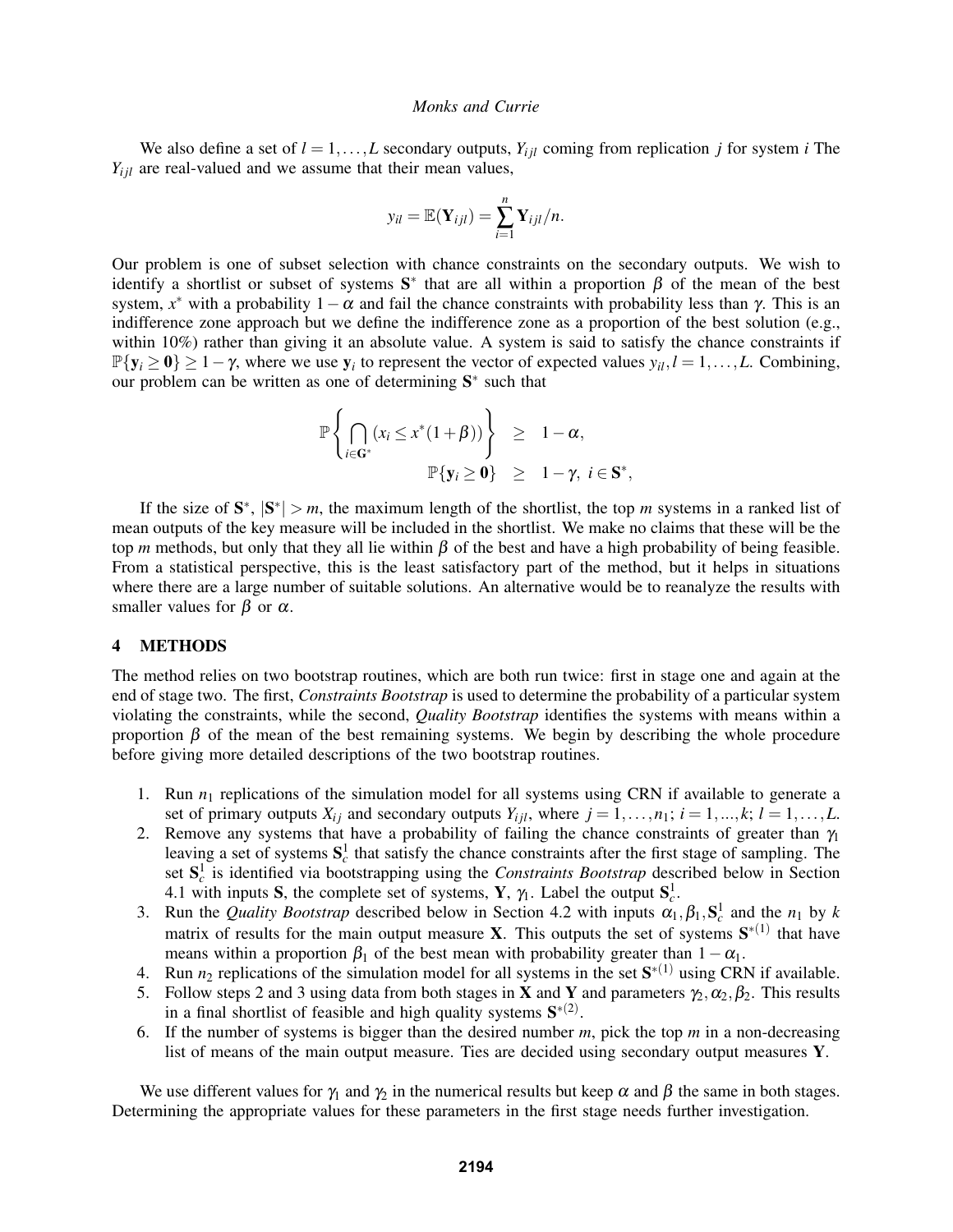## 4.1 Constraints Bootstrap

Our aim in the Constraints Bootstrap is to identify systems that are likely to violate the chance constraints. No comparisons are made between systems but we assume that we have more than one chance constraint. We use a fairly conservative measure of satisfying the chance constraints, as suggested in Hong et al. (2015) in which we insist that *all* of the constraints are satisfied simultaneously.

The routine takes as inputs Y, the secondary outputs of the simulation model such that  $Y_{i i l}$  is the value of the *l*th chance constraint,  $l = 1, ..., L$  in the *j*th replication for the *i*th system. Here,  $i \in S$  and  $j = 1, ..., n$ . Also input is  $\gamma$ , the threshold probability for failing the chance constraints.

As is standard with bootstrapping, we assume that  $Y$  can be viewed as a sample from a true multivariate distribution *G* and use bootstrapping to sample from an approximation to this distribution,  $\hat{G}$ . The bootstrapping proceeds as follows.

- 1. Generate *B* bootstrap samples of size *n* using a non-parametric bootstrap in which we sample with replacement from Y. This yields a set of bootstrap samples  $Y^{\star(1)}, Y^{\star(2)}, \ldots, Y^{\star(B)}$  and for each of these we calculate  $y_l^{\star(b)}$  $l_l^{(0)}, l = 1, \ldots, L.$
- 2. Include systems in the final feasible set  $S_c$  if

$$
\frac{1}{B} \sum_{b=1}^{B} \prod_{l=1}^{L} I \left\{ y_l^{\star(b)} \ge 0 \right\} \ge 1 - \gamma,
$$
\n(1)

where  $I(.)$  is the indicator function, which takes a value of 1 if the condition inside the parentheses is true and 0 otherwise.

3. Return S*c*.

#### 4.2 Quality Bootstrap

The quality bootstrap aims to identify a set of systems  $I^*$  that all have means within a distance  $\beta$  of the mean of the best sampled system with a probability  $1 - \alpha$ . It takes as inputs  $\alpha$ ,  $\beta$ , the set of feasible systems  $S_c$ , and  $X$ , a set of outputs for the main output measure  $X_{ij}$ ,  $i \in S_c$ ,  $j = 1, \ldots, n$ , where *n* is the number of replications being considered in the bootstrap.

1. Define a new variable **d** with elements  $d_{ij}$ ,  $i \in S_c$ ,  $j = 1, \ldots, n$ , such that

$$
d_{ij} = x_j^* - X_{ij},
$$

where  $x_j^*$  is the value of the main output measure for the best, feasible system in stage 1 in replication *j* of the simulation. We can treat the set of  $d_{ij}$  as a sample from the true multivariate distribution for the differences, *F*.

- 2. Generate *B* bootstrap samples of size *n* from  $\hat{F}$ , our approximation to *F*. We do this using a nonparametric bootstrap in which we sample with replacement from  $d_{ij}$ . This gives us a new set of samples  $\mathbf{d}^{*(1)}, \mathbf{d}^{*(2)}, \ldots, \mathbf{d}^{*(B)}$ , where each  $\mathbf{d}^{*(b)}$  is of the same dimensions as the original set of differences, d.
- 3. In each bootstrap sample, identify systems with differences less than  $\beta \bar{x}^*$ , where  $\bar{x}^*$  is the mean of the key output measure for the best system in the original data.
- 4. Identify  $S^*$  such that it is the biggest set for which

$$
\frac{1}{B} \sum_{b=1}^{B} \prod_{j \in \mathbf{S}_c} I\{|d_{ij}^{\star(b)}| \leq \beta \bar{x}^* \} \geq 1 - \alpha.
$$
 (2)

This final step is carried out by ordering the systems in non-increasing order of the main output measure and working down the list until 2 is true for the set of systems at the top of the list but would not be true if the next system was included in the set.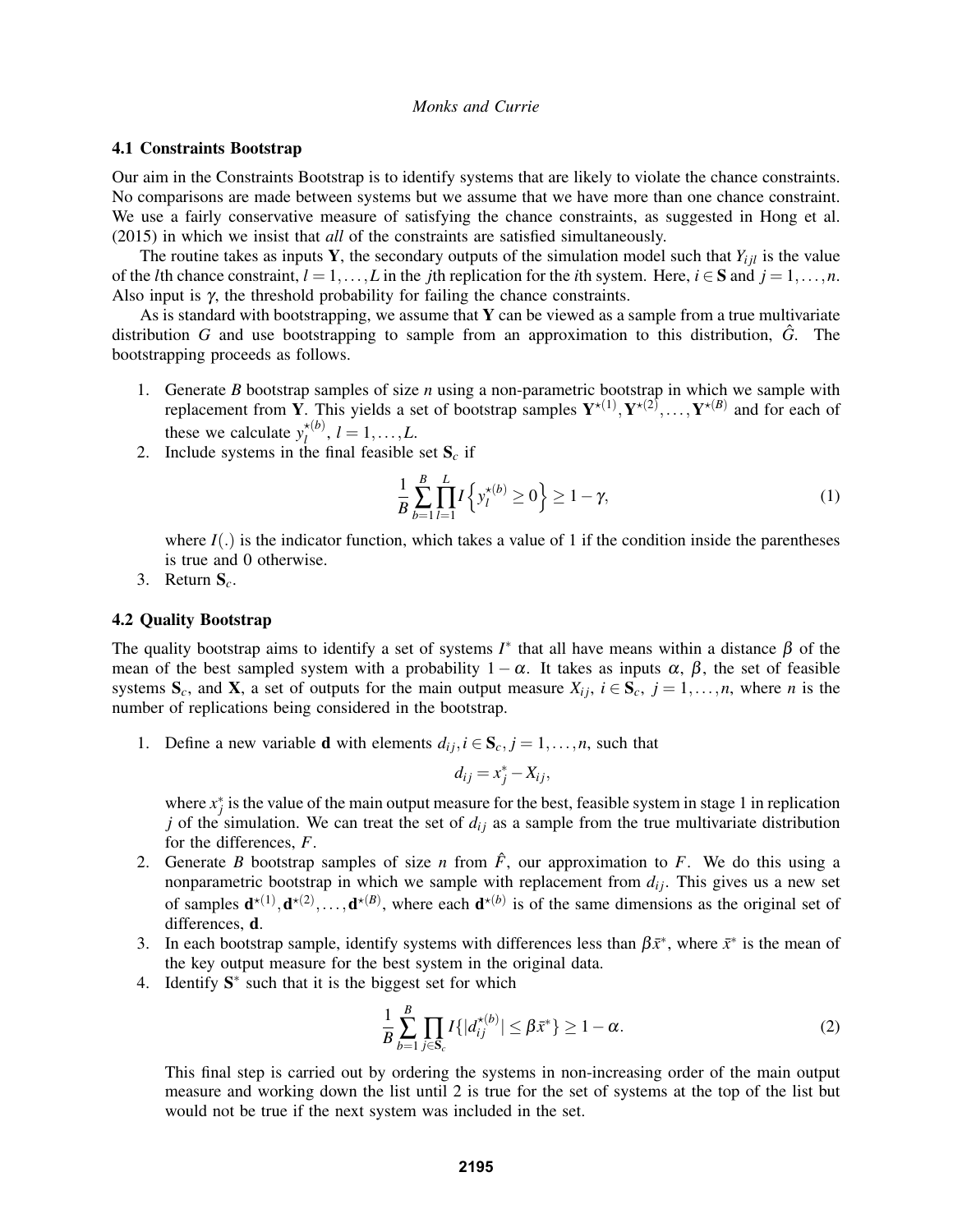5. Return  $S^*$ .

## 4.3 Python Implementation

An implementation of the optimization procedure, BootComp, was developed in Python 3.6.0. Core bootstrap code is written using standard Python libraries. Numpy 1.11.3, Pandas 0.19.2, and Matplotlib 2.0.0 were used for analysis. It is recommended that users download and install Anaconda that bundles Python 3.6 and its most popular Data Science extensions (https://www.anaconda.com/download/). A GitHub repository is available online (https://github.com/CLAHRCWessex/BootComp). Users unfamiliar with version control or GitHub can simply download the repository and de-compress the files. Details of the applied example are found in the Jupyter notebook BootComp\_WSC18.ipynb.

## 5 NUMERICAL RESULTS

We present results for a real-world simulation model coming from healthcare. A relatively brief description of the context is provided below and we refer readers to Penn et al. (2018) for more details of the model and how it was used in practice.

## 5.1 Background to the Simulation Model

The discrete-event simulation model was used in a project with a UK National Health Service (NHS) clinical commissioning group, acute hospital and community health care provider in the South of England in 2017. The project investigated the design of an NHS community hospital rehabilitation ward in order minimize delays in the transfer of care of elderly in-patients from a large acute hospital. The new rehabilitation ward would be created from the merger of two geographically separate wards.

NHS England mandate single sex accommodation for patients. To accommodate this rule and provide some flexibility, beds within the wards could be put within single rooms or grouped in bays. Single rooms are in one sense the most efficient way to improve flow; however, single rooms are more expensive to safely staff. Bays of beds offer a good compromise to single rooms in terms of staffing costs and patient flow. An empty bay is assigned a gender corresponding to the gender of the first patient to be admitted. As patients are admitted and discharged from a ward, patients can be moved and the gender of the bay flipped to admit waiting patients. As there are no differences in process times for patients in a single room or within a bay, bays are less efficient for flow than single rooms. For example, a male patient requiring rehabilitation may not be able to be placed on a rehabilitation ward that has a free bed if the free bed is within a female designated bay. The simulation study, therefore, analyzed, the mix of single rooms and size/number of bays that were required to keep waiting times for admission low and costs acceptable.

The main primary output of the model are average waiting time for transfer to rehabilitation. Secondary outputs are utilization (occupancy) of beds, and the number of patient transfers between gender specific bays. The client requested a *set* of good systems as opposed to a single optimal number.

### 5.2 Experiments and Comparisons

In stage one the model was used to conduct 1151 initial simulation experiments (stage 1 replications  $= 5$ ; time unit  $=$  days; run length  $= 365$  days). The replications can be found in three .csv files in the Git repository (data\replications\_wait\_times.csv; data\replications\_util.csv; data\replications\_transfers.csv).

Table 1 lists the parameters used in the two-stage optimization. In practice clients preferred an average utilization  $(\rho)$  of at least 80% and the maximum number of patient transfers (*t*) between bays was set to 50. The number of replications in stage 1 is based this on the pragmatic recommendations from Law and Kelton (2000); taking the upper bound of their recommended range of *at least 3-5 replications*. In the applied example, it took approximately 2.5 hours to generate the stage one replications for all 1151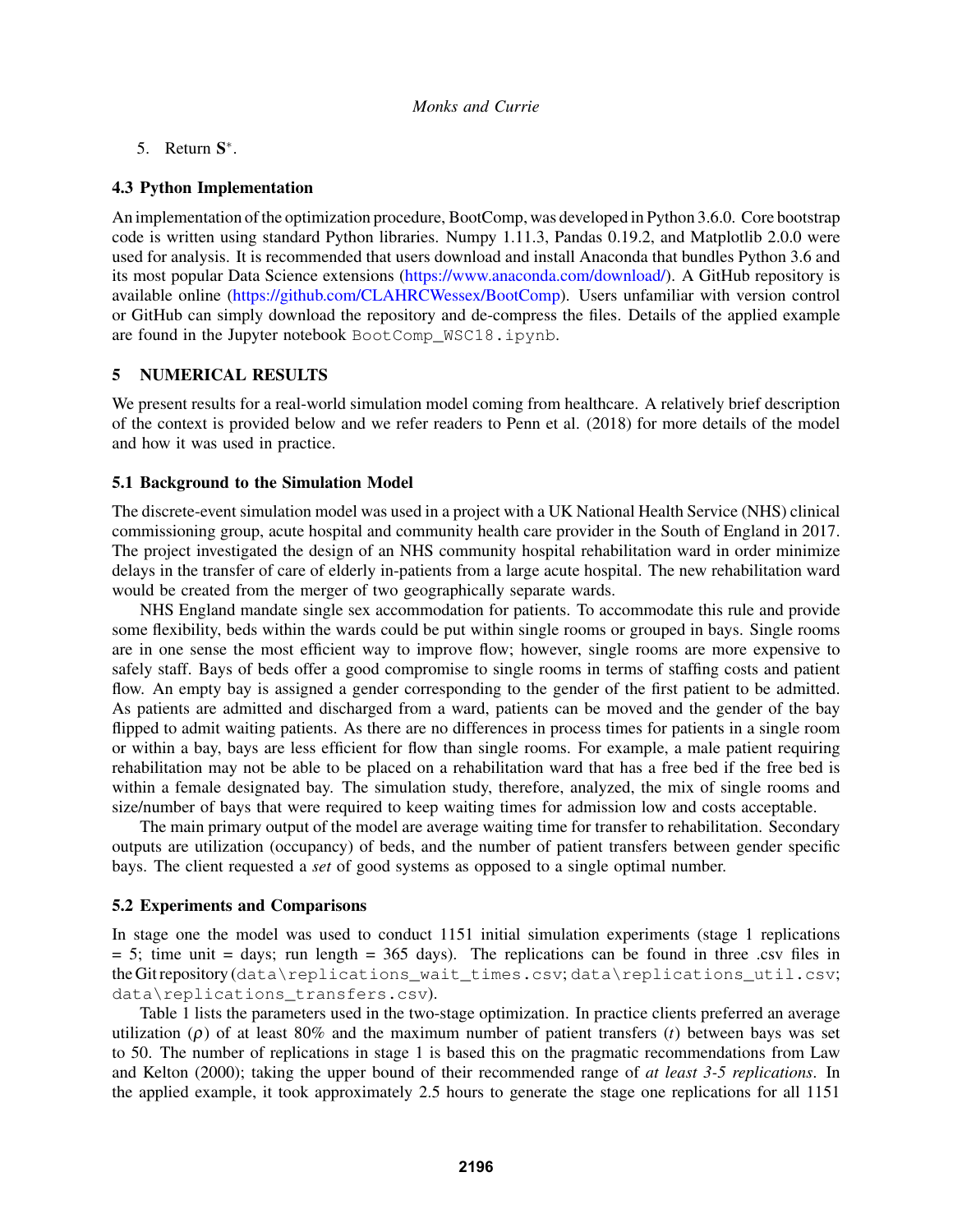systems, using commercial software and a machine of a similar specification that would be found in use in industry (Simul8 Professional 2017; Dell Laptop; 16GB RAM; i7 processor). Chernick (2007) warns of the limitations of the bootstrap for sample sizes below 10. We found that results were consistent if stage one replications were extended to 10 per system (with the associated 5 hour model run time) and consequently report the results with just 5 replications. The stage 1 and stage 2 values for  $\gamma$  were chosen to allow for the fact that errors will be higher in stage 1 due to the smaller number of replications, while  $\alpha$  was set to 0.05 to mimic accepted practice in ranking and selection procedures.

Parameter Stage 1 | Stage 2 Utilization constraint  $| > 80\% | > 80\%$ Patient transfers  $\vert \leq 50 \vert \leq 50$ Replications 1 5 50 γ 0.7 0.95  $\alpha$  0.05 0.05

Table 1: Parameters used in the optimization.

#### 5.3 Chance Constraints

Figure 1 illustrates an initial informal analysis of the conflict between the mean waiting time (Figure 1a), which is the main output measure, and the first chance constraint, which requires utilization to be greater than 80% (Figure 1b). For reasons of simplicity, the chart only includes results for systems that have exclusively single rooms and with the number of beds in the range 43-55. The asymptotic confidence intervals for mean utilization in Figure 1b suggest that ward sizes of 47 and lower have the highest chance of meeting the chance constraint. This would lead to a mean waiting time of between 5 and 30 hours.



Figure 1: Illustration of Stage 1 Utilization Chance Constraint.

#### 5.4 Optimization Procedure

Figure 2 illustrates our optimization algorithm applied to the rehabilitation model. Stage 1 reduces the number of systems from 1151 to 34. Most of this reduction in systems is delivered by the chance constraints – reducing the feasible set to 177. A further 45 replications were conducted in stage 2, resulting in a total of 7285 individual runs of the model in stages 1 and 2. Stage 2 reduced the number of systems from 34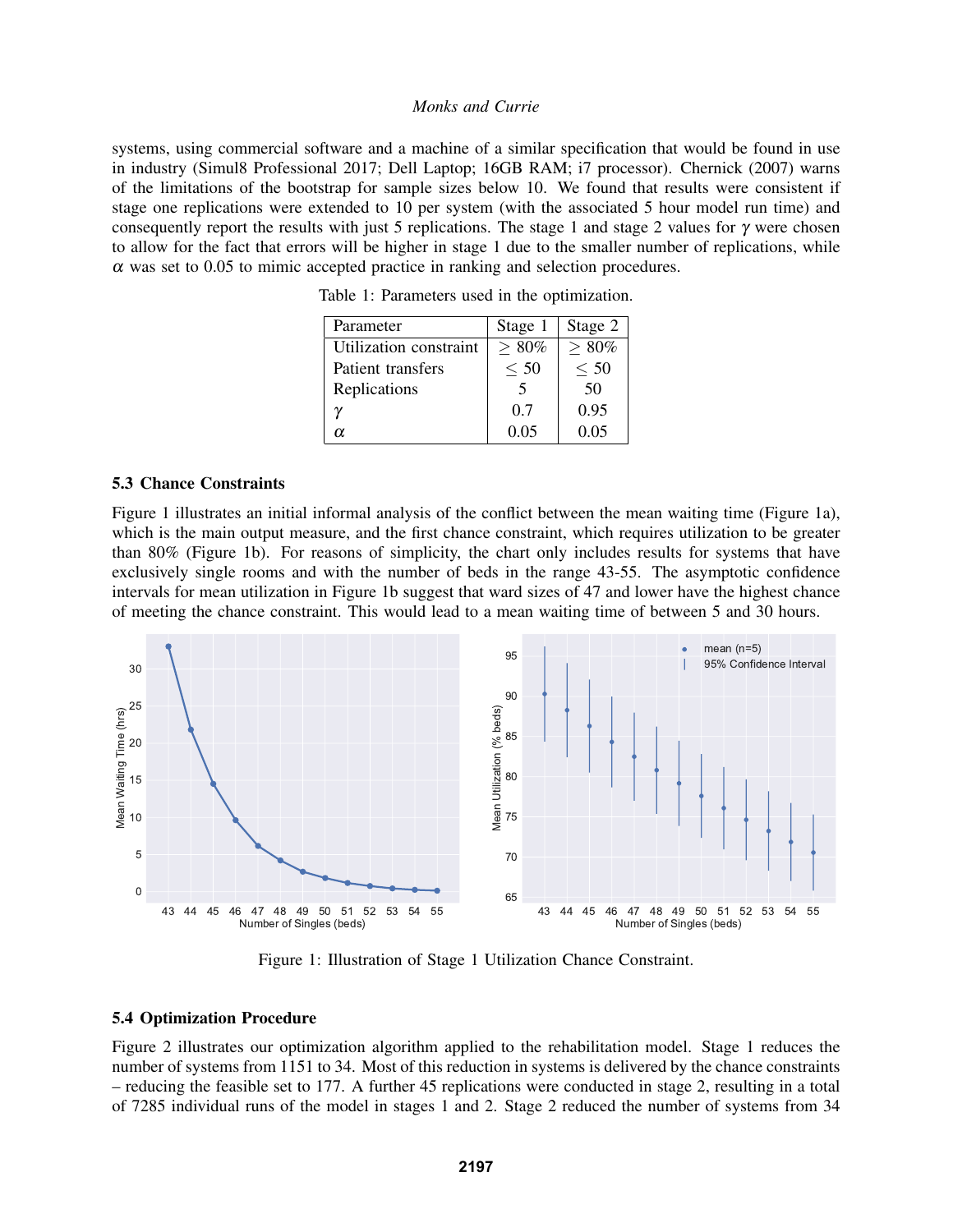to 28. Table 2 lists the top 10 final elite systems. These all have 48 beds, and suggest that bay sizes of 3 or 4 are optimal.



Figure 2: Optimization procedure in applied example.

| Total Beds | Bay Size | Number  | Number of      | Waiting     | Utilization | Transfers |
|------------|----------|---------|----------------|-------------|-------------|-----------|
|            |          | of Bays | <b>Singles</b> | Time (days) |             |           |
| 48         | $\theta$ | 0       | 48             | 4.9         | 81.0        | 0.0       |
| 48         | 3        | 3       | 39             | 4.9         | 81.0        | 12.7      |
| 48         | 3        | 4       | 36             | 4.9         | 81.0        | 16.5      |
| 48         | 3        | 5       | 33             | 4.9         | 81.0        | 20.9      |
| 48         | 3        | 6       | 30             | 4.9         | 81.0        | 24.4      |
| 48         | 3        |         | 27             | 4.9         | 81.0        | 29.9      |
| 48         | 3        | 8       | 24             | 4.9         | 81.0        | 35.3      |
| 48         | 3        | 9       | 21             | 4.9         | 81.0        | 40.2      |
| 48         | 4        | 2       | 40             | 4.9         | 81.0        | 12.5      |
| 48         | 4        | 3       | 36             | 4.9         | 81.0        | 17.3      |

Table 2: Details of the top ten scenarios.

# 6 CONCLUSIONS AND FUTURE WORK

Our aim in this work was to develop a tool that is simple-to-use, fits within typical simulation practice, does not require the user to implement code to interact with the simulation models, and yet draws on recent research in ranking and selection. The result is a two-stage method, which reduces simulation effort by removing solutions that are likely to be infeasible or poorly performing at the end of the first stage, and goes on to return a subset of solutions that satisfy one or more chance constraints and are within a fixed tolerance of the best solution. We have demonstrated its use on a complex simulation from health care and this first set of experiments suggests that it works well at identifying good solutions.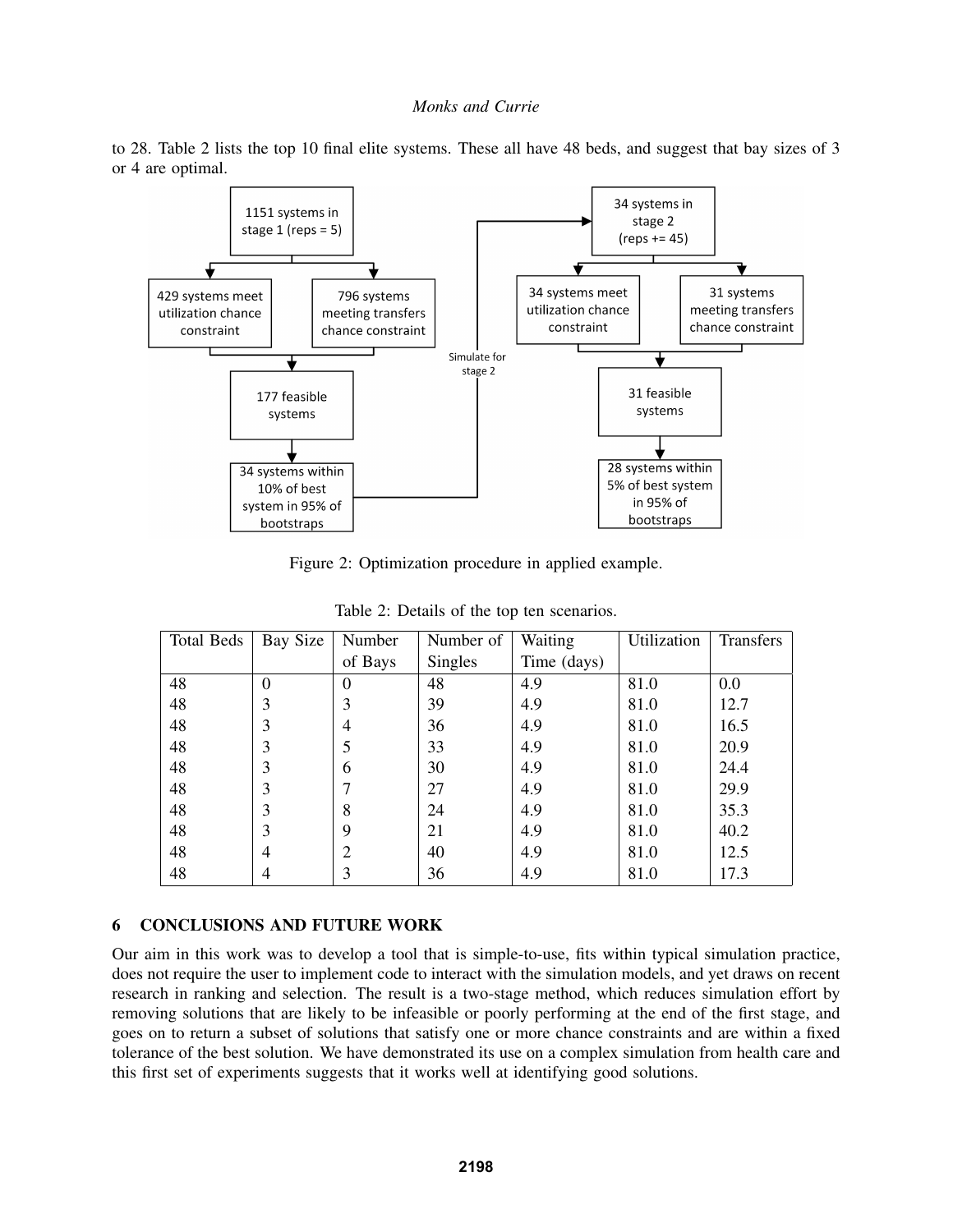In all cases we note that the method includes a number of parameters to be set by the user, including threshold probabilities for failing the chance constraints or for being within the given tolerance of the best solution. Users may wish to spend some time experimenting with the optimization parameters at each stage. In the applied example considered here, we found that increasing the value of  $\gamma$  from 0.7 to 0.8 in stage 1 led to a different set of elite solutions. More experimentation is needed to determine more clearly how the choice of these parameters affects the final solution.

We acknowledge that the results included here do not include a full comparison with other similar methods. It would be interesting to see how the computational effort and the solution quality compare with other subset selection ranking and selection algorithms from the literature and this is something that we will consider including in future work.

Our Python framework is free and open to simulation users now. No implementation is needed and it can be used with any study carrying out optimization via simulation (OvS). Nonetheless, testing of the framework is currently limited to a single empirical example. As a result, although preliminary results are promising, at this stage we cannot substantiate the reliability of our approach in practice. Future work will include testing the method on a wider variety of OvS problems.

#### REFERENCES

- Andradóttir, S., and S.-H. Kim. 2010. "Fully Sequential Procedures for Comparing Constrained Systems via Simulation". *Naval Research Logistics* 57:403–421.
- Bechhofer, R. 1954. "A Single-Sample Multiple Decision Procedure for Ranking Means of Normal Populations with Known Variances". *Annals of Mathematical Statistics* 25:16–39.
- Bekki, J. M., B. L. Nelson, and J. W. Fowler. 2010. "Bootstrapping-Based Fixed-Width Confidence Intervals for Ranking and Selection". In *Proceedings of the 2010 Winter Simulation Conference*, edited by B. Johansson et al., 1024–1033. Piscataway, New Jersey: IEEE.
- Branke, J., S. E. Chick, and C. Schmidt. 2007. "Selecting a Selection Procedure". *Management Science* 53:1916–1932.
- Chen, C.-H. 1996. "A Lower Bound for the Correct Subset-Selection Probability and its Application to Discrete Event Simulations.". *IEEE Transactions on Automatic Control* 41:1227–1231.
- Cheng, R. C. 2017. *Non-Standard Parametric Statistical Inference*. 1st ed. Oxford, UK: Oxford University Press.
- Cheng, R. C., and C. S. Currie. 2009. "Resampling Methods of Analysis in Simulation Studies". In *Proceedings of the 2009 Winter Simulation Conference*, edited by M. D. Rossetti et al., 45–59. Piscataway, New Jersey: IEEE.
- Chernick, M. R. 2007. *Bootstrap Methods: A Guide for Practitioners and Researchers*. New York: John Wiley & Sons, Inc.
- Chick, S. E., and K. Inoue. 2001. "New Two-Stage and Sequential Procedures for Selecting the Best Simulated System". *Operations Research* 49:732–743.
- Chingcuanco, F., and C. Osorio. 2013. "A Procedure to Select the Best Subset Among Simulated Systems using Economic Opportunity Cost". In *Proceedings of the 2013 Winter Simulation Conference*, edited by R. Pasupathy et al., 452–462. Piscataway, New Jersey: IEEE.
- Fu, M. C. 2015. *Handbook of Simulation Optimization*. 1st ed. New York, USA: Springer.
- Gao, S., and W. Chen. 2015. "A Note on the Subset Selection for Simulation Optimization". In *Proceedings of the 2015 Winter Simulation Conference*, edited by L. Yilmaz et al., 3768–3776. Piscataway, New Jersey: IEEE.
- Gao, S., and W. Chen. 2016. "A New Budget Allocation Framework for Selecting Top Simulated Designs". *IIE Transactions* 48:855–863.
- Gupta, S. 1965. "On some Multiple Decision (Selection and Ranking) Rules". *Technometrics* 7:225–245.
- Hong, L. J., J. Luo, and B. L. Nelson. 2015. "Chance Constrained Selection of the Best". *INFORMS Journal on Computing* 27:317–334.